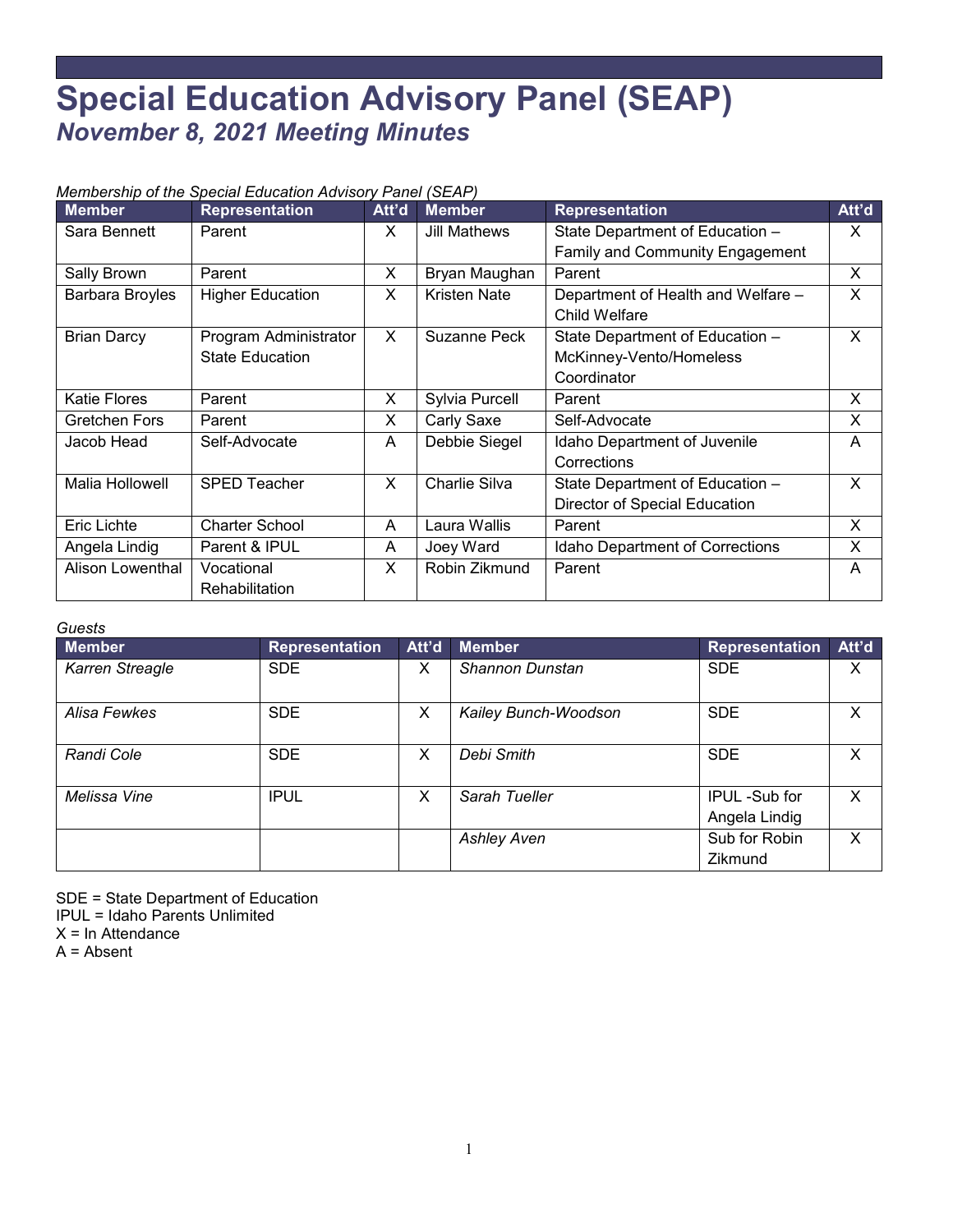| $\#$         | <b>Topic and Topic</b>       | <b>Discussion</b>                                                                                                 | <b>Next Steps</b>                                         |
|--------------|------------------------------|-------------------------------------------------------------------------------------------------------------------|-----------------------------------------------------------|
|              | Owner(s)                     |                                                                                                                   |                                                           |
| 1            | <b>Welcome &amp; Call to</b> | <i>Introductions</i>                                                                                              |                                                           |
|              | <b>Order</b>                 |                                                                                                                   |                                                           |
|              |                              |                                                                                                                   |                                                           |
|              | Carly Saxe                   |                                                                                                                   |                                                           |
| 2            | Approval of                  | <b>Motion to approve minutes: Laura Wallis</b>                                                                    |                                                           |
|              | September 13,                | Second: Joey Ward<br>Discussion: Update Section 3 of the draft minutes to spell                                   |                                                           |
|              | 2021 Minutes                 | out SEA (State Education Agency).                                                                                 |                                                           |
|              |                              |                                                                                                                   |                                                           |
|              | Carly Saxe                   | <b>Vote: Motion Carried unanimously</b>                                                                           |                                                           |
|              |                              |                                                                                                                   |                                                           |
| $\mathbf{3}$ | <b>SDE Resources</b>         | State Department of Education (SDE) website:                                                                      | Suggestion for members to add                             |
|              | <b>Scavenger Hunt</b>        | www.sde.idaho.gov                                                                                                 | the Acronyms list to your<br>Favorites or print off.      |
|              |                              | Good idea to add the list of acronyms to your favorite                                                            |                                                           |
|              | Karren Streagle              | bar (or print the list off for reference)                                                                         |                                                           |
|              |                              | Review of Special Education tile and resources<br>$\bullet$                                                       |                                                           |
|              |                              | available.                                                                                                        |                                                           |
|              |                              | Review of SEAP section and information contained                                                                  |                                                           |
|              |                              | within.                                                                                                           |                                                           |
|              |                              | Review of Special Education Manual (can open the<br>contents button and hyperlink to specific content).           |                                                           |
|              |                              | Alternate Assessment is under Assessment and                                                                      |                                                           |
|              |                              | Accountability tile on the main SDE website                                                                       |                                                           |
|              |                              |                                                                                                                   |                                                           |
|              |                              |                                                                                                                   |                                                           |
|              |                              | Idaho Training Clearinghouse (ITC) website:<br>www.idahotc.com                                                    | Request by Laura to add the<br>Acronym list to the Parent |
|              |                              | Website is organized by topics (hover over the "Topics"<br>$\bullet$                                              | Resource page on the Idaho                                |
|              |                              | at the top of the screen for the list to appear).                                                                 | Training Clearinghouse (ITC).                             |
|              |                              | Review of Parent Resources tile-resources are<br>$\bullet$                                                        |                                                           |
|              |                              | organized specifically for parents and in their language.                                                         |                                                           |
|              |                              | Suggestion to add the list of acronyms to this parent                                                             |                                                           |
|              |                              | page.<br>Review of the page for Students with Significant                                                         |                                                           |
|              |                              | Cognitive Disabilities.                                                                                           |                                                           |
|              |                              | Suggestion for members to watch the video on<br>$\circ$                                                           |                                                           |
|              |                              | this page.                                                                                                        |                                                           |
|              |                              | If you are not finding what you are looking for, you can                                                          |                                                           |
|              |                              | search from the main ITC website.                                                                                 |                                                           |
|              |                              | Discussion about the amount of information on these                                                               |                                                           |
|              |                              | websites, but many parents do not know about it.                                                                  |                                                           |
|              |                              | Suggestions include:                                                                                              |                                                           |
|              |                              | Provide this to parents during the IEP meeting.                                                                   |                                                           |
|              |                              | Have something for parents at the time of school                                                                  |                                                           |
|              |                              | registration.                                                                                                     |                                                           |
|              |                              | Create a flyer to hand out to parents.                                                                            |                                                           |
|              |                              |                                                                                                                   |                                                           |
|              |                              |                                                                                                                   |                                                           |
|              |                              |                                                                                                                   |                                                           |
|              |                              |                                                                                                                   |                                                           |
|              |                              | How do we reach parents of children who are experiencing<br>homelessness or who do not have access to technology? |                                                           |
|              |                              |                                                                                                                   |                                                           |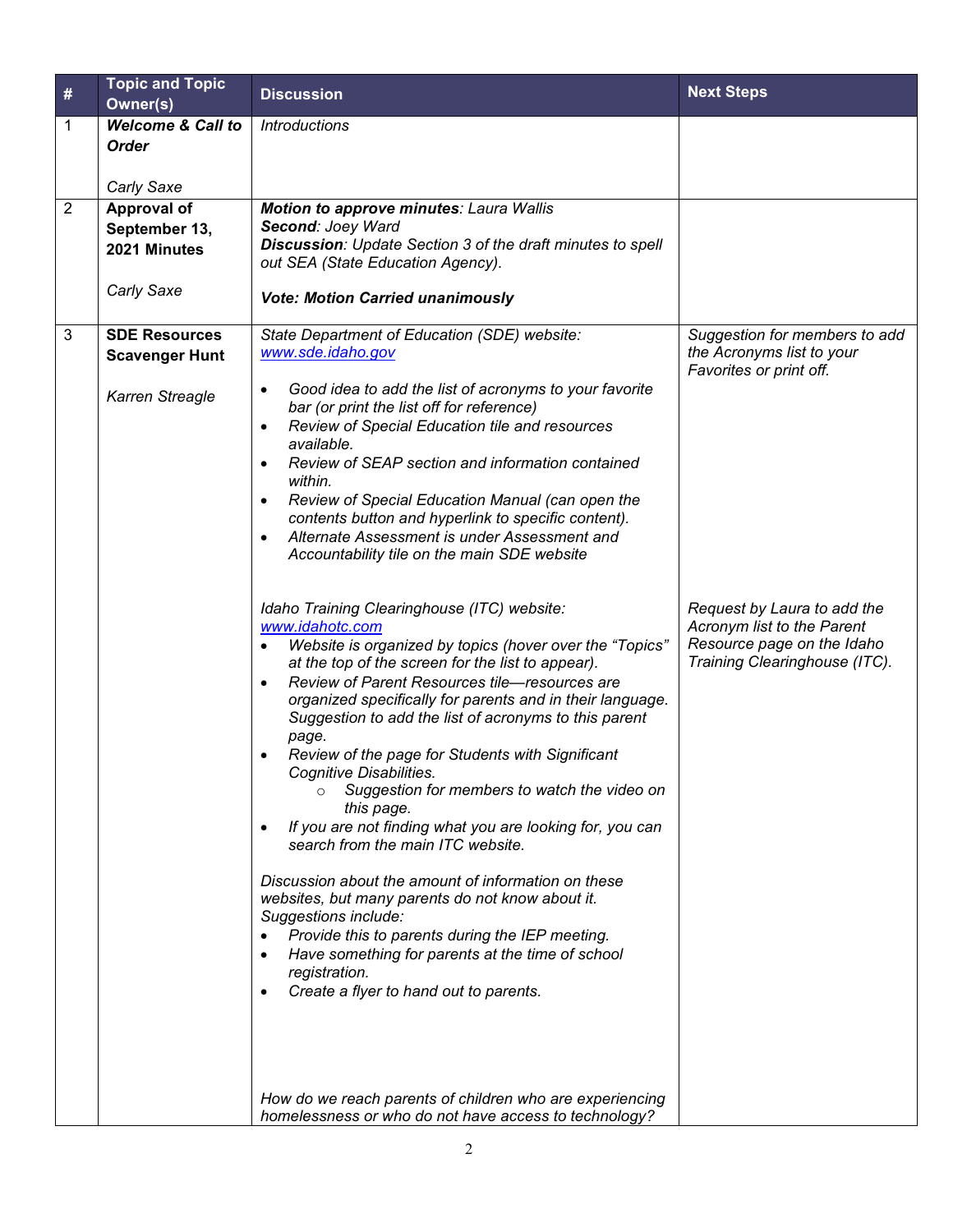|   |                                                                         | Call IPUL<br>$\bullet$<br>Provide information as part of the RTI (Response to<br>$\bullet$<br>Intervention) process                                                                                                                                                                                                                                                                                                                                                                                                                                                                                                                                                                                                                                                                                                                                                                                                                                                                                                                                                                                                                                                                                                                                                                                                                                                                                                                                                                                                                                                                                                                                                                                                                                                 |                                                  |
|---|-------------------------------------------------------------------------|---------------------------------------------------------------------------------------------------------------------------------------------------------------------------------------------------------------------------------------------------------------------------------------------------------------------------------------------------------------------------------------------------------------------------------------------------------------------------------------------------------------------------------------------------------------------------------------------------------------------------------------------------------------------------------------------------------------------------------------------------------------------------------------------------------------------------------------------------------------------------------------------------------------------------------------------------------------------------------------------------------------------------------------------------------------------------------------------------------------------------------------------------------------------------------------------------------------------------------------------------------------------------------------------------------------------------------------------------------------------------------------------------------------------------------------------------------------------------------------------------------------------------------------------------------------------------------------------------------------------------------------------------------------------------------------------------------------------------------------------------------------------|--------------------------------------------------|
|   |                                                                         | How do we make these ideas happen?<br>From the State Department of Education (SDE) - They<br>keep district directors informed of updates through<br>multiple ways. The biggest challenge SDE faces is how<br>to get the information to the next level (directors need<br>to disseminate the information after it is received).<br>$\circ$ IPUL exists to help parents through this<br>process.<br>$\circ$ SDE can give tools to the districts to provide<br>training for teachers and parents.<br>$\circ$ Child Find is a requirement and is non-<br>negotiable; this should be happening.<br>IPUL could add information to their Facebook<br>page (have previously completed live<br>Facebook feeds)<br>How can you assure accountability for districts (Idaho<br>is a local control state, which limits SDE's ability to hold<br>districts accountable) to relay all of the information to<br>parents?<br>Procedural Safeguards are provided prior to<br>$\circ$<br>IEP, which includes information on IPUL and<br>DisAbility Rights of Idaho.<br>IPUL has learned that if you want to make<br>$\circ$<br>changes in your school district, you need to<br>attend school district meetings and start there<br>to bring a voice. Need to educate school board<br>members about what children with disabilities<br>face.<br>SDE does have the authority to make a<br>$\circ$<br>"Systemic Complaint" if they identify that there<br>are issues beyond a single case and may be<br>happening to more people.<br>Suzanne Peck-there will be more information coming out<br>this spring for students under McKenny-Vento, and can<br>look at this process to connect parents with the resources<br>available.<br>Observation by Ashley Aven that many Special Education |                                                  |
|   |                                                                         | directors across the state do not want parents to be<br>educated on their rights or their children's rights. If this is<br>the case, it's important to empower parents and go through<br>the Dispute Resolution process. This is your no. 1 proactive<br>tool.                                                                                                                                                                                                                                                                                                                                                                                                                                                                                                                                                                                                                                                                                                                                                                                                                                                                                                                                                                                                                                                                                                                                                                                                                                                                                                                                                                                                                                                                                                      |                                                  |
|   |                                                                         |                                                                                                                                                                                                                                                                                                                                                                                                                                                                                                                                                                                                                                                                                                                                                                                                                                                                                                                                                                                                                                                                                                                                                                                                                                                                                                                                                                                                                                                                                                                                                                                                                                                                                                                                                                     |                                                  |
| 4 | Serving on<br><b>Groups</b><br><b>Idaho Parents</b><br>Unlimited (IPUL) | Serving on Groups is a program developed out of<br>Wisconsin. Training that is a companion guide to Leaning<br>by Convening (provided to educators). Training provided to<br><b>Cultivating Readers program.</b>                                                                                                                                                                                                                                                                                                                                                                                                                                                                                                                                                                                                                                                                                                                                                                                                                                                                                                                                                                                                                                                                                                                                                                                                                                                                                                                                                                                                                                                                                                                                                    | Serving on Groups will be a<br>continuous topic. |
|   | Staff - Sarah<br><b>Tueller and Melissa</b>                             | Sharing of people's "why" for joining SEAP.                                                                                                                                                                                                                                                                                                                                                                                                                                                                                                                                                                                                                                                                                                                                                                                                                                                                                                                                                                                                                                                                                                                                                                                                                                                                                                                                                                                                                                                                                                                                                                                                                                                                                                                         |                                                  |
|   | Vine                                                                    | Activity: Review leadership cards and pick one that<br>resonates with you. No wrong choice—we all have different<br>leadership styles.                                                                                                                                                                                                                                                                                                                                                                                                                                                                                                                                                                                                                                                                                                                                                                                                                                                                                                                                                                                                                                                                                                                                                                                                                                                                                                                                                                                                                                                                                                                                                                                                                              |                                                  |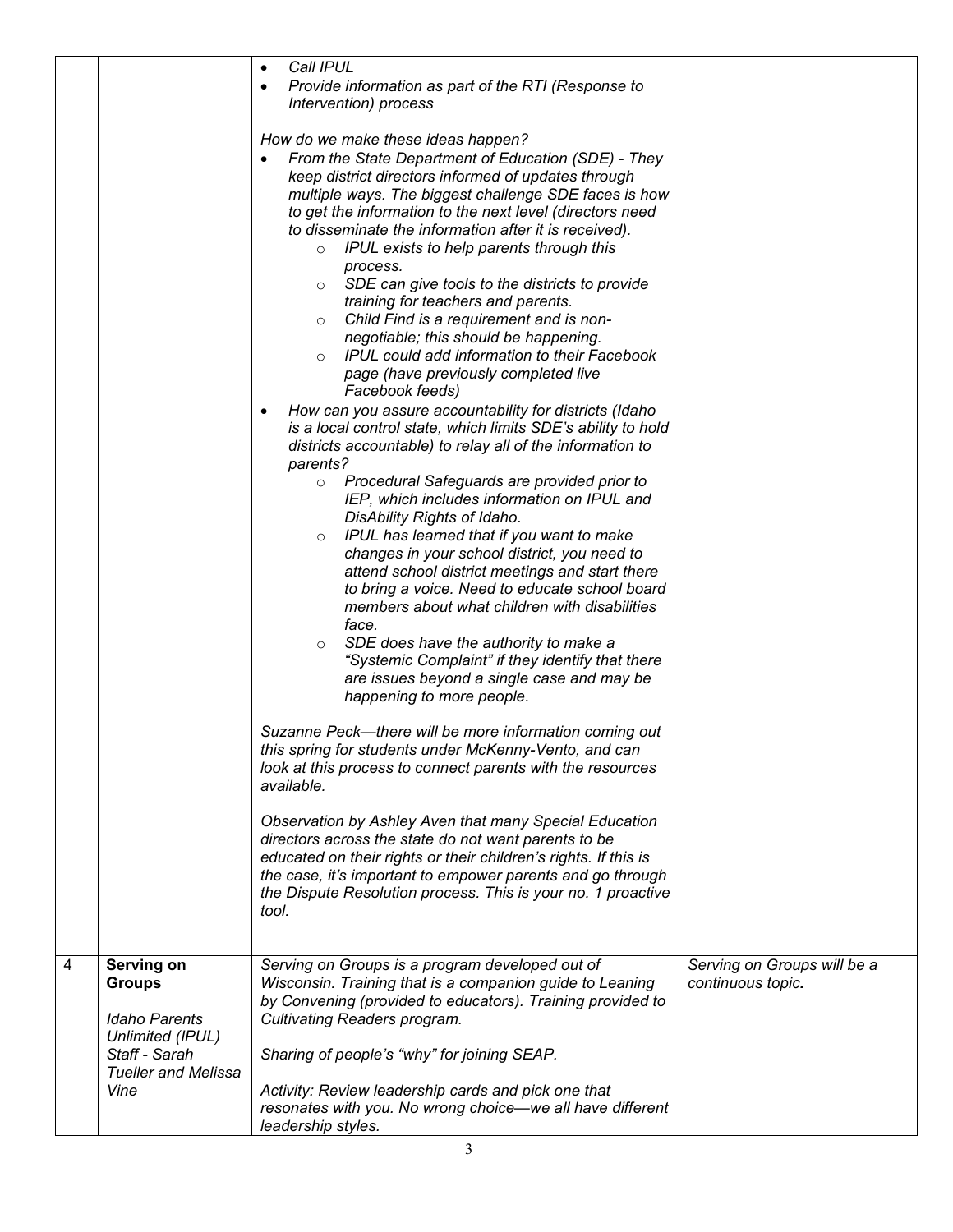|  | <b>Benefits to Shared Decision Making:</b><br><b>Results for Families:</b><br>Awareness and input on policies<br>Feeling of ownership<br>$\bullet$<br>Shared experiences and connections with<br>$\bullet$<br>professionals and families<br><b>Results for Professionals:</b><br>Awareness of family perspectives<br>$\bullet$<br>Increased confidence and ability to partner with families<br>$\bullet$<br>Acceptance of family representatives in leadership role<br><b>Activity: Leadership Compass Activity</b><br>North=get to the bottom, like to try things, very                                                                                                                                                                                                                                             |  |
|--|----------------------------------------------------------------------------------------------------------------------------------------------------------------------------------------------------------------------------------------------------------------------------------------------------------------------------------------------------------------------------------------------------------------------------------------------------------------------------------------------------------------------------------------------------------------------------------------------------------------------------------------------------------------------------------------------------------------------------------------------------------------------------------------------------------------------|--|
|  | decisive/assertive, active<br>South=caring, people-oriented, want all input before<br>deciding, take feelings into account<br>East=big picture person, need to understand vision before<br>you can dive in, very creative/visionary, idea-oriented<br>West=nuts and bolts, who/what/where/when/why before<br>proceeding, very by the book<br>Need all of these leadership styles on your team as they all<br>bring strengths and challenges.                                                                                                                                                                                                                                                                                                                                                                         |  |
|  | Today, we will review:<br><b>Opportunities to Get Involved</b><br>Step 1: Describe yourself-important to know who you<br>are before getting involved. Who am I? What skills,<br>gifts, and talents will support my journey as a member?<br>Step 2: History-describe the background and<br>$\bullet$<br>circumstances that led you here today.<br>Step 3: Dreams—what dreams do you have in relation<br>$\bullet$<br>to your personal and professional development as a<br>group or team member? How do we create these<br>dreams to be realities?<br>Step 4: Fears and Concerns-Identify your worries or<br>concerns about becoming part of a decision-making<br>group or team.<br>Step 5: Needs—what needs to happen to make your<br>$\bullet$<br>dreams about leadership and group membership<br>become a reality? |  |
|  | MAP activity-Making an Action Plan around the steps<br>above. Use these questions to guide a discussion: What<br>common experiences have group members had in relation<br>to each of the MAP steps? How will you use the information<br>from your MAP to expand your leadership skills,<br>knowledge, and roles? This is an activity that can be<br>utilized in the future or in other groups. Useful in almost any<br>group.                                                                                                                                                                                                                                                                                                                                                                                        |  |
|  | Joyce Epstein: "Decision-making means a process of<br>partnering, of shared views, and actions towards goals.<br>not just a power struggle between conflicting ideas." Pg. 16<br>of handout.                                                                                                                                                                                                                                                                                                                                                                                                                                                                                                                                                                                                                         |  |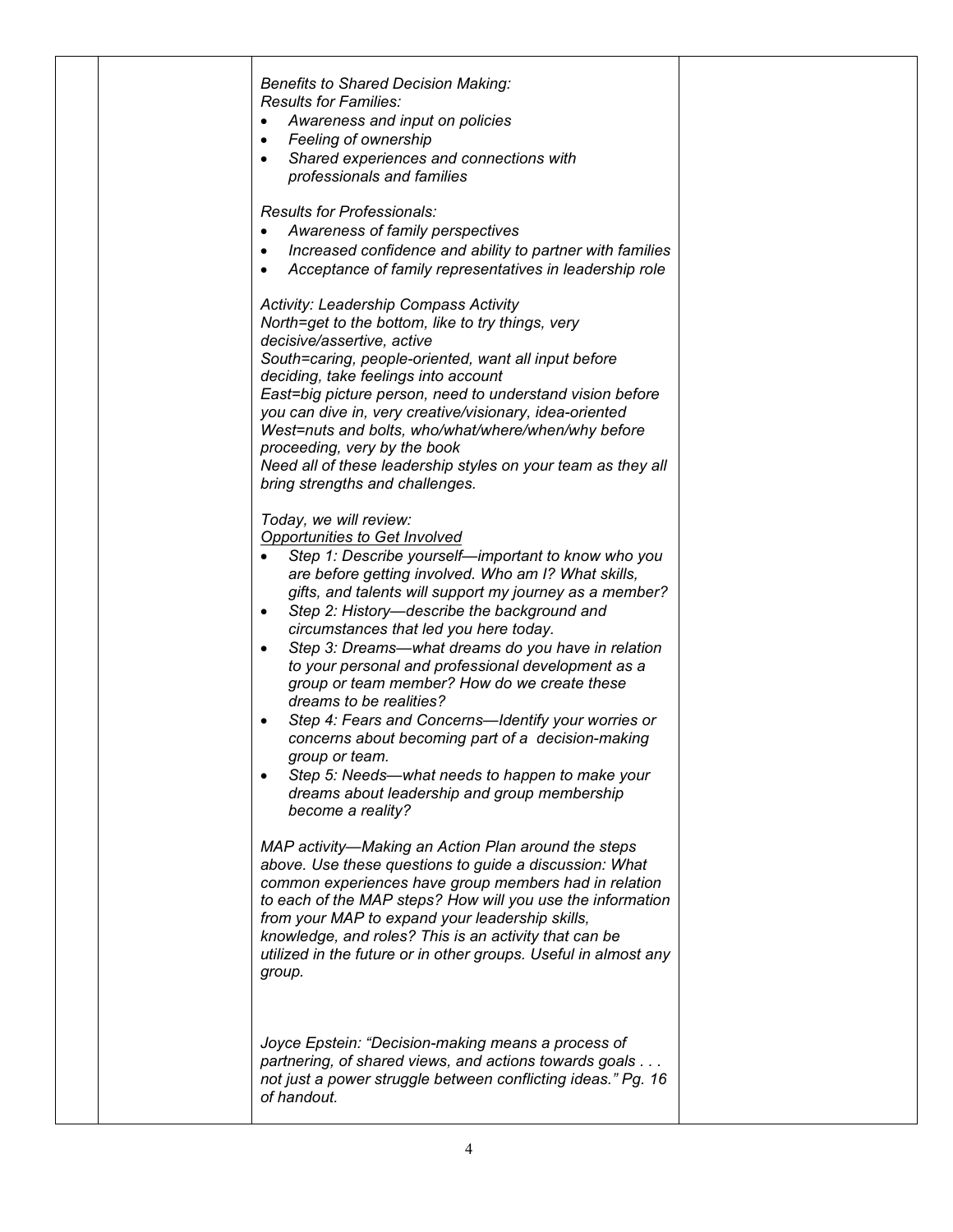|   |                                                                           | Remember that you are not just a representative for your<br>child; you are representing a larger group. Review the time                                                                                                                                                                                                                                                                              |                                                                       |
|---|---------------------------------------------------------------------------|------------------------------------------------------------------------------------------------------------------------------------------------------------------------------------------------------------------------------------------------------------------------------------------------------------------------------------------------------------------------------------------------------|-----------------------------------------------------------------------|
|   |                                                                           | and energy pie chart and ask yourself: Do I have the time                                                                                                                                                                                                                                                                                                                                            |                                                                       |
|   |                                                                           | in my daily or weekly schedule to commit to a decision-                                                                                                                                                                                                                                                                                                                                              |                                                                       |
|   |                                                                           | making group? What might need to change for me to be                                                                                                                                                                                                                                                                                                                                                 |                                                                       |
|   |                                                                           | able to participate? Know your capacity.                                                                                                                                                                                                                                                                                                                                                             |                                                                       |
|   |                                                                           | <b>Types of Groups</b><br>6 Types of Decision-Making Groups-very unique, and<br>each group will look differently.<br>Governing<br>$\bullet$<br>Planning<br>$\bullet$<br>Advisory (this is SEAP)<br>o Represent a broader group of people; seek out<br>the views of those affected<br>$\circ$ Advise on needs<br>o Bring awareness to issues<br>o Help develop action plans<br>o Make recommendations |                                                                       |
|   |                                                                           | Serve as a resource<br>$\circ$                                                                                                                                                                                                                                                                                                                                                                       |                                                                       |
|   |                                                                           | Evaluation                                                                                                                                                                                                                                                                                                                                                                                           |                                                                       |
|   |                                                                           | Leadership<br>٠                                                                                                                                                                                                                                                                                                                                                                                      |                                                                       |
|   |                                                                           | Practice<br>$\bullet$                                                                                                                                                                                                                                                                                                                                                                                |                                                                       |
|   |                                                                           | Review handout for additional details pertaining to                                                                                                                                                                                                                                                                                                                                                  |                                                                       |
|   |                                                                           | decision-making groups.                                                                                                                                                                                                                                                                                                                                                                              |                                                                       |
|   |                                                                           |                                                                                                                                                                                                                                                                                                                                                                                                      |                                                                       |
|   |                                                                           | Good discussion around the purpose of group members to<br>represent their group, not themselves as individuals, and<br>circle back. Important to know what the decision-making<br>process is (and the group process is in general) so                                                                                                                                                                |                                                                       |
|   |                                                                           | members can decide what to do.                                                                                                                                                                                                                                                                                                                                                                       |                                                                       |
|   |                                                                           | SEAP historically has not done a very good job of                                                                                                                                                                                                                                                                                                                                                    |                                                                       |
|   |                                                                           | acknowledging accomplishments, including:                                                                                                                                                                                                                                                                                                                                                            |                                                                       |
|   |                                                                           | Cultivating Readers-came to SEAP before embarking                                                                                                                                                                                                                                                                                                                                                    |                                                                       |
|   |                                                                           | on this project. IPUL went around the state and<br>completed targeted training with districts participating in                                                                                                                                                                                                                                                                                       |                                                                       |
|   |                                                                           | Cultivating Readers program.                                                                                                                                                                                                                                                                                                                                                                         |                                                                       |
|   |                                                                           |                                                                                                                                                                                                                                                                                                                                                                                                      |                                                                       |
| 5 |                                                                           | <b>Morning Break</b>                                                                                                                                                                                                                                                                                                                                                                                 |                                                                       |
|   |                                                                           |                                                                                                                                                                                                                                                                                                                                                                                                      |                                                                       |
| 6 | <b>Working Lunch/</b><br><b>Agency Reports</b>                            |                                                                                                                                                                                                                                                                                                                                                                                                      | February Agency Reports:                                              |
|   | <b>Idaho Educational</b><br>Services for the<br>Deaf and Blind<br>(IESDB) | See attached PowerPoint presentation.                                                                                                                                                                                                                                                                                                                                                                | Laura Wallis, Idaho Parent<br>Network for Children's Mental<br>Health |
|   | <b>Brian Darcy</b>                                                        |                                                                                                                                                                                                                                                                                                                                                                                                      | Suzanne Peck, McKinney-<br>Vento                                      |
|   | Voc-Rehabilitation<br><b>Alison Lowenthal</b>                             | See attached PowerPoint presentation.                                                                                                                                                                                                                                                                                                                                                                |                                                                       |
|   | <b>High Expectations</b>                                                  | Idaho Alternate Assessment (IDAA)-based on alternate                                                                                                                                                                                                                                                                                                                                                 |                                                                       |
|   | for all Students                                                          | academic achievement standards. Extended Content                                                                                                                                                                                                                                                                                                                                                     |                                                                       |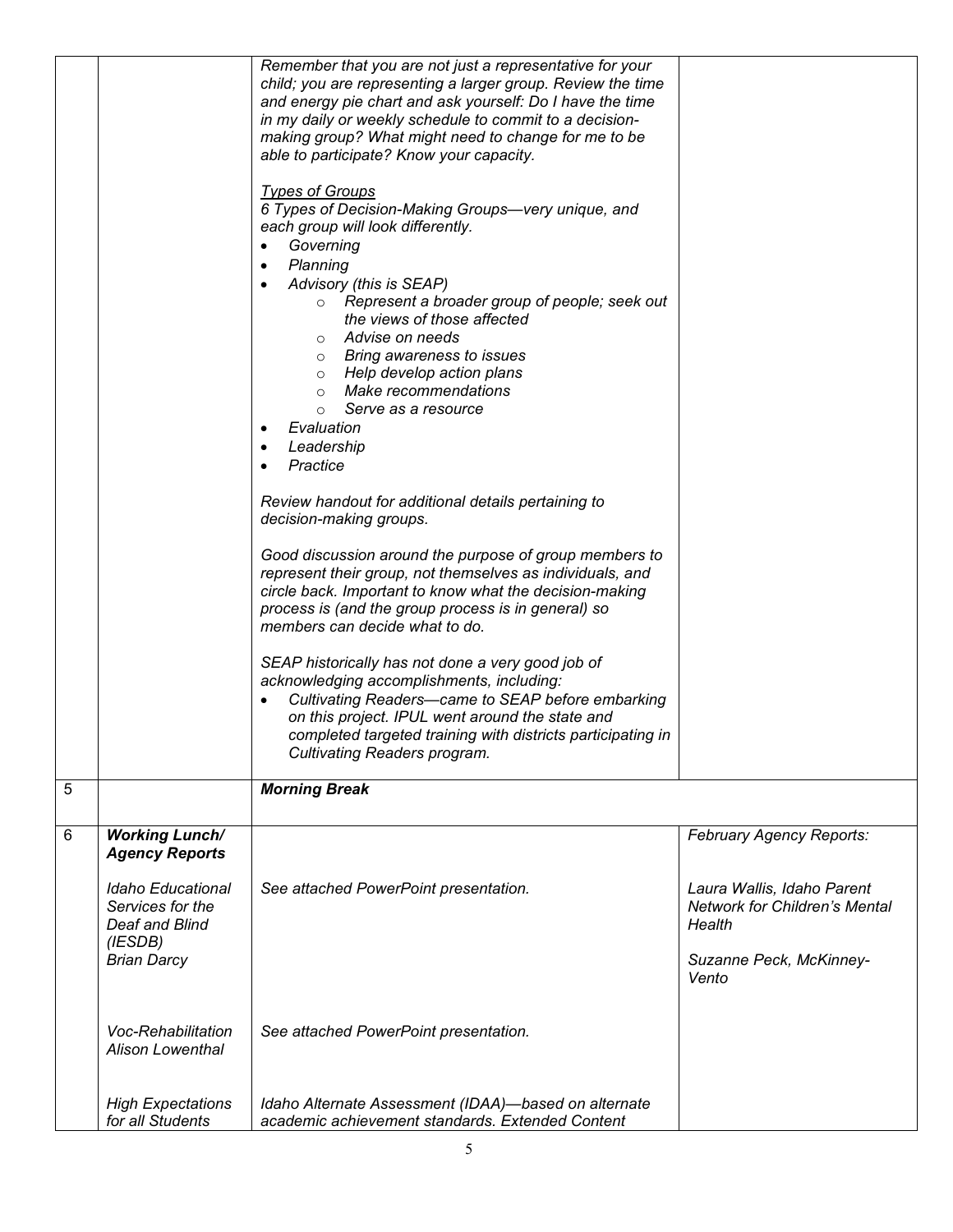|                | https://idahotc.co<br>m/Topics/SCD?pag<br>e14378=1&size143<br>$78=6$<br>Karren Streagle | Standards live on the Content Standards page of the SDE<br>website. 4 criteria required. Parent education sheets<br>created with past SEAP members.<br>Professional Development opportunity this summer with<br>Idaho teachers, Special Ed teachers, and general teachers<br>to develop an Idaho Instructional Resource Template with<br>an emphasis on high expectations.<br>All of the resources will appear on the Idaho Training<br>Clearinghouse website.<br>Video of teachers sharing their new learnings/experience<br>from the professional development-before the event,<br>teachers reported there were low expectations for students,<br>but after this event, teachers were feeling the need to<br>change and increase their expectations. Understanding of<br>how teachers are in this together (special education and<br>general education collaboration emphasized). Great<br>opportunity to network with each other in districts and other<br>districts. The expectation for learning is the same for all<br>students. |                                                      |
|----------------|-----------------------------------------------------------------------------------------|----------------------------------------------------------------------------------------------------------------------------------------------------------------------------------------------------------------------------------------------------------------------------------------------------------------------------------------------------------------------------------------------------------------------------------------------------------------------------------------------------------------------------------------------------------------------------------------------------------------------------------------------------------------------------------------------------------------------------------------------------------------------------------------------------------------------------------------------------------------------------------------------------------------------------------------------------------------------------------------------------------------------------------------|------------------------------------------------------|
| $\overline{7}$ | <b>Federal/State</b><br><b>Updates</b><br>Charlie Silva                                 | Superintendent Ybarra will bring her proposed budget<br>$\bullet$<br>to the Joint Finance Appropriations Committee (JFAC)<br>in January.<br>SDE team traveled the state and completed data drill-<br>$\bullet$<br>down training across the state. This is an opportunity to<br>meet with school teams to review and analyze data<br>specific to their school district. This was a very well-<br>received training.<br>Last week, Randi and a few others (in partnership with<br>$\bullet$<br>Voc Rehab) did the Secondary Transition Institute. Had<br>110 or so people in person and 160 or so online.<br>Staff have presented at the national level on the<br>Cultivating Readers project; Debbie and Alisa will be<br>presenting on Significant Disproportionality; completing<br>a Medicaid training that focuses on fiscal<br>responsibilities related to Medicaid; Medicaid Advisory<br>Committee coming together in December.                                                                                                   | SDE will continue to provide<br>legislative updates. |

| 8 | <b>SPP/APR</b>                  | Dividing into groups based on interests from the last SEAP                                                                                                                                                                                                                                                                                                             | Special Meeting to follow-up on                                         |
|---|---------------------------------|------------------------------------------------------------------------------------------------------------------------------------------------------------------------------------------------------------------------------------------------------------------------------------------------------------------------------------------------------------------------|-------------------------------------------------------------------------|
|   | <b>Stakeholder</b><br>Groups #1 | meeting.                                                                                                                                                                                                                                                                                                                                                               | 12/13/21                                                                |
|   | <b>SDE Staff</b>                | <b>SEAP SPP/APR Target Setting Discussion</b><br>Have to update all of our targets for each area. Need to<br>go through the plan and make changes to establish<br>new targets. Purpose today is to get a sense of what<br>targets (indicators) we are working on, what are the<br>measurements and get questions about what the<br>indicators mean.<br>Groups include: | SDE will provide an update in<br>February on the SPP/APR<br>submission. |
|   |                                 | Equity-Debi (facilitator); Suzanne (notes)                                                                                                                                                                                                                                                                                                                             |                                                                         |